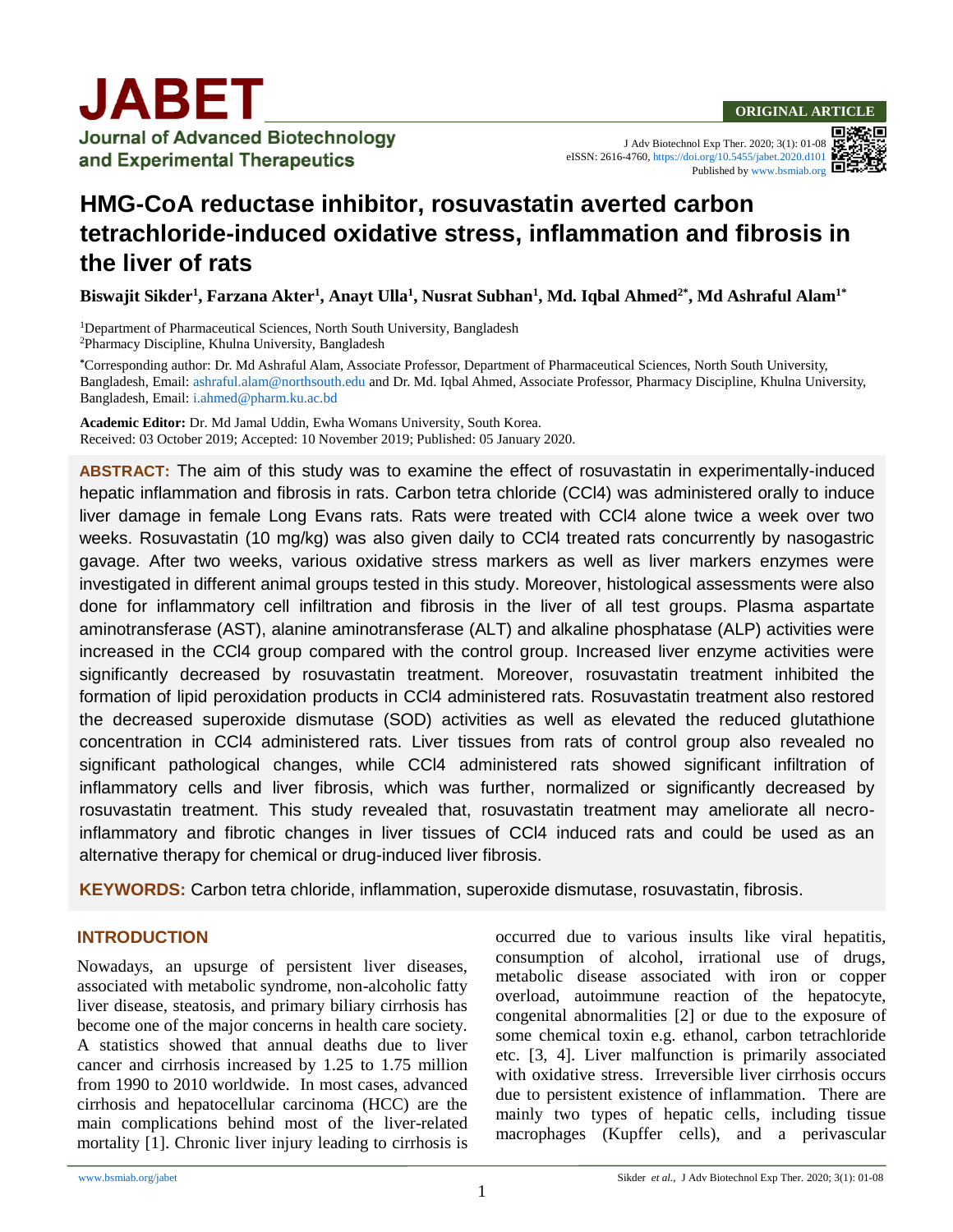mesenchymal stellate cells, whose activation occurs following any liver injury of any etiology. Hepatocyte and kupffer cell is the primary source of ROS. In this study halo-alkane like carbon tetrachloride was used for the study of hepatotoxicity in animals. Trichloromethyl ( •CCl3) and peroxy trichloromethyl (•OOCCl3) species are produced from carbon tetrachloride via the influence of phase-I cytochrome P450 enzyme [\[5\]](#page-6-4). These excess ROSs are the main culprit for causing oxidative stress in the liver by raising the level of different oxidative stress markers (lipid peroxidation, nitric oxide, advanced oxidative protein products, myeloperoxidase).

At present, lipid-lowering drugs have gained much more attention as an effective treatment approaches as these drugs lower cholesterol synthesis, reduce different reactive oxygen species and oxidative stress [\[6\]](#page-6-5). Increasing investigational studies have revealed that statins have a beneficial effect on atherosclerosis by diminishing the function of NF-κB and by up-regulating the expression of peroxisome proliferator receptors (PPAR- $\alpha$ ), both these activity of statins reduce inflammatory responses[\[7\]](#page-6-6). Competitive inhibition of HMG-CoA reductase (rate limiting step for cholesterol synthesis), one of the major properties of rosuvastatin results in expression of hepatic low-density lipoprotein (LDL) receptors, reduction of oxidative stress by changing in oxidized LDL and reduction of proatherogenic circulating LDL cholesterol [\[8\]](#page-6-7). Prominent characteristics like, enhanced binding of HMG-CoA reductase, relative hydrophilicity and minimal hepatic cytochrome P450 (CYP) metabolism aid rosuvastatin to become one of the most used drug worldwide compared to other statins [\[9\]](#page-6-8). Besides that, several studies recommended that, rosuvastatin has some pleiotropic effects including refinement of endothelial dysfunction by upregulating endothelial synthesis (eNOS), reduction of vascular smooth muscle cell and macrophage proliferation, augmentation of nitric oxide systemic availability, antioxidant effects and immunomodulatory and anti-inflammatory properties which causes to altered phosphorylation of pro-inflammatory proteins, thus reduce the release of pro-inflammatory cytokines [\[10\]](#page-6-9). Hepatoprotective activity of rosuvastatin was also reported in previous study. In a cholestasis-induced hepatic injury model in rats, rosuvastatin protected the liver injury by reducing lipid peroxides and nitric oxide level [\[11\]](#page-6-10). However, conflicting results were also reported previously, stated that rosuvastatin treatment was not effective in preventing hepatic damage in rats induced by thioacetamide [\[12\]](#page-7-0). Since there is less scrutiny of hepatoprotective effect of rosuvastatin, this study was conducted to appraise the effectiveness of rosuvastatin for preventing oxidative stress, hepatitis, and liver fibrosis actuated by CCl<sub>4</sub> administered rats.

#### **MATERIALS AND METHODS**

#### **Animals**

Twenty four Long Evans female rats (180–210 g, ten to twelve weeks old) were used for this project, collected from Animal production unit of Animal House at Department of Pharmaceutical Sciences, North South University. According to the standard protocol these rats were kept with a 12 h dark/light cycles at room temperature in individual cages and provided with standard laboratory feed and water.

Rats were grouped into four groups (I, II, III, IV; six rats in each group) to study the hepatoprotective effects of rosuvastatin. Animal group I and II were administered saline  $(0.85\%$ , 1 ml/kg) and olive oil  $(3 \text{ ml/kg})$  orally twice a week for two weeks. Animals of group II also received rosuvastatin (10 mg/Kg) every day. Animals of group III and IV were administered  $CCl<sub>4</sub>$  (1:3 in olive oil) at a dose of 1 ml/kg in the same route, time interval and duration as of group I and II. In addition to  $CCl<sub>4</sub>$ treatment, animals of group IV received rosuvastatin (10 mg/kg) every day for two weeks. Body weight, food and water intake were monitored regularly for all the animals. All experimental protocols were approved by the Ethical Committee of North South University, for animal care and experimentation.

#### **Animal sacrifice and tissue collection**

At the end of two weeks of treatment, weight of all rats were measured and sacrificed using high dose (65 mg/kg) of pentobarbitone-Na (anesthetic agent). Seven mL blood was withdrawn from abdominal aorta from each rat and preserved in citrate buffer containing tube until centrifugation to collect the plasma at 4º C. All internal organs (heart, kidney, spleen and liver) were weighed and preserved in neutral buffered formalin (pH 7.4) immediately after collection for histological analysis and refrigerated at −20°C for further biochemical analysis. Plasma of collected blood samples were obtained by centrifugation (8000 rpm) and refrigerated at -20°C for future analysis.

# **Evaluation of hepatotoxicity**

Hepatotoxicity was assessed by estimating various liver marker enzymes such as alanine aminotransferase (ALT), aspartate aminotransferase (AST), and alkaline phosphatase (ALP) in plasma by using DCI diagnostic kits (Hungary) according to the manufacturer's protocol.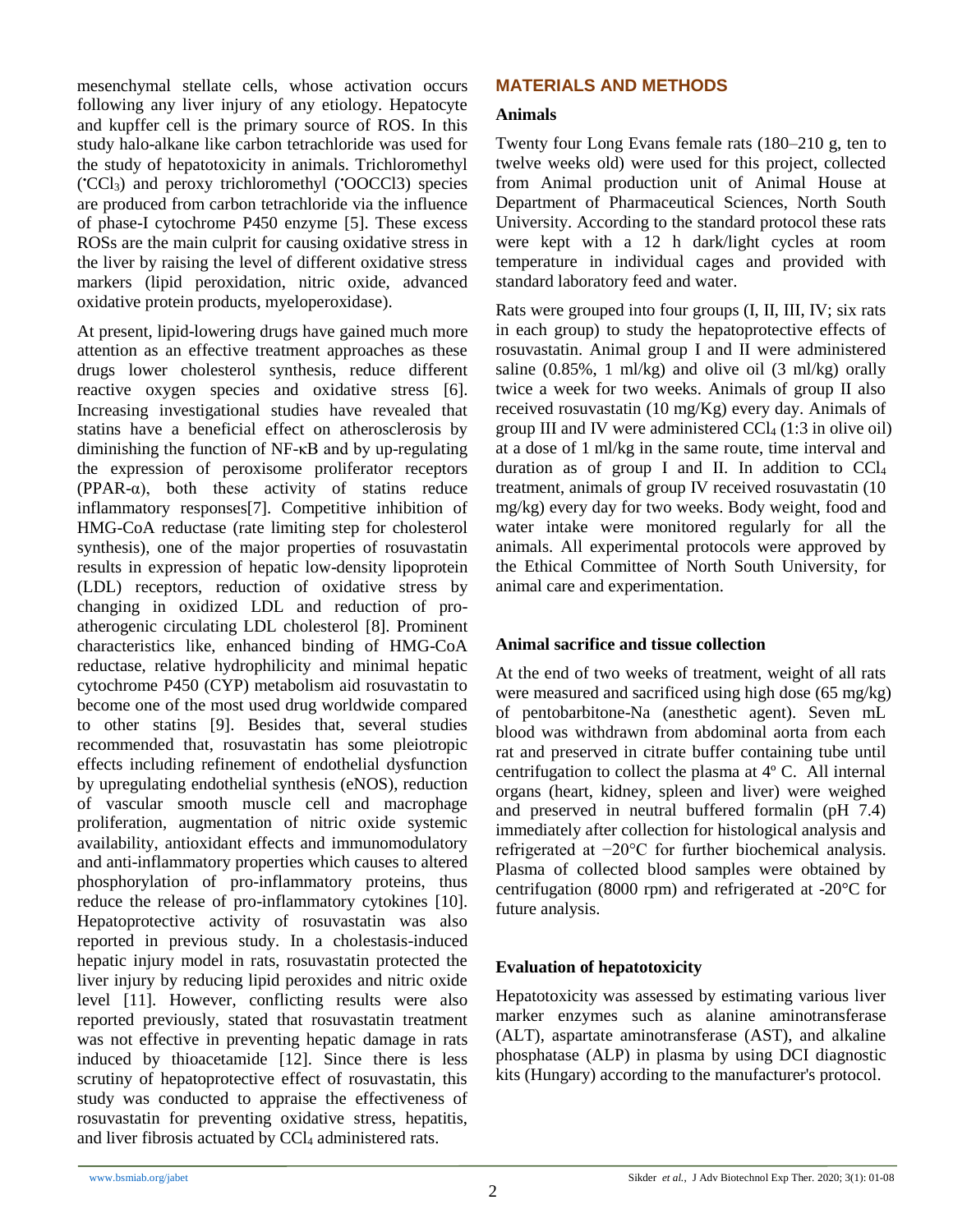#### **Preparation of tissue sample -assessment of oxidative stress markers**

Liver tissue, previously collected was homogenized in 10 volumes of Phosphate buffer (pH 7.4) and centrifuged at 10000 rpm for 30 min at controlled temperature (4°C). The supernatant from the centrifugation was collected and used for the assessment of protein and enzymatic studies as described below.

# **Estimation of lipid peroxidation**

Lipid peroxidation in liver was assessed by following previously described mehtod of (author name,) [\[13\]](#page-7-1). Thiobarbituric acid reactive substances were developed with the reaction of MDA which was measured by UVspectrophotometer. The absorbance of the clear supernatant was measured against reference blank at 535 nm.

#### **Assay of nitric oxide (NO)**

Determination of Nitric oxide (NO) (as nitrate) was carried out according to the method described by Tracy et al. [\[14\]](#page-7-2). In this study, Griess-Illosvoy reagent was modified by using naphthyl ethylene diamine dihydrochloride (0.1% w/v) instead of 1-naphthylamine (5%). A standard curve was prepared and NO level was measured from that standard curve and expressed as nmol/mL.

#### **Advanced oxidation protein products (APOP) assay**

APOP levels was assayed adopting the method of Witko-Sarsat [\[15\]](#page-7-3) and Tiwari [\[16\]](#page-7-4)with slight modification and AOPP concentrations were expressed as nmol·mL−1 chloramine-T equivalents.

# **Catalase Assay (CAT)**

Catalase activities were evaluated followed by previously described method by Chance and Maehly [\[17\]](#page-7-5). A change in absorbance of 0.01 unit/min considered as one unit of CAT activity.

# **Reduced glutathione assay (GSH)**

Reduced glutathione was evaluated by the method of Jollow et al. [\[18\]](#page-7-6) and the concentration of GSH was expressed as ng/mg protein.

## **Histopathological determination**

Immobility of the liver tissues were achieved by using neutral buffered formalin and embedded in paraffin for the microscopic evaluation. These bloked tissues were sectioned at 5 μm with a microtome. To observe the architecture of hepatic tissue and infiltration of inflammatory cell tissue sections were stained with hematoxylin/eosin. Furthermore, fibrosis of liver tissue was evaluated by sirius red staining of liver sections. Sections were then studied and photographed under a light microscope (Zeiss Axioscope) at X40 magnifications.

#### **Statistical analysis**

Statistical analysis of the results was carried out using One-way ANOVA followed by Newman-Keuls post hoc test using Graph Pad Prism Software, version 6. All values are expressed as a mean  $\pm$  standard error of the mean (SEM), n=6. Statistical significance was considered  $p < 0.05$  in all cases.

# **RESULTS**

#### **Effect of rosuvastatin on liver marker enzymes (AST, ALT and ALP) activities in CCl<sup>4</sup> administered rats**

The outcome of prevention of hepatic injury produced by CCl<sub>4</sub> is shown in figure 1. CCl<sub>4</sub> usually increases the level of various liver marker enzyme including AST, ALT and ALP. In this experiment animal group treated with CCl<sub>4</sub> increased the level of AST, ALT and ALP compared to control group. On the other hand animal group treated with both CCl<sup>4</sup> and rosuvastatin significantly  $(p<0.05)$  reduces the level of AST, ALT and ALP (Figure 1 A-C).

#### **Effect of rosuvastatin on oxidative stress markers in CCl<sup>4</sup> administered rats**

Prevention of CCl<sub>4</sub> induced oxidative stress by rosuvastatin is shown in figure 2. Typically CCl<sup>4</sup> increases several stress marker such as MDA (Malondialdehyde), NO (Nitric oxide) and APOP (Advanced protein oxidation product) in both liver and plasma. Here, animal group treated with CCl<sub>4</sub> showed significant ( $p<0.05$ ) elevation of above mentioned stress markers in both liver and plasma compared to control group. However, treatment with rosuvastatin significantly  $(p<0.05)$  reduced the level of all the stress markers in both plasma and liver (Figure 2; A-F).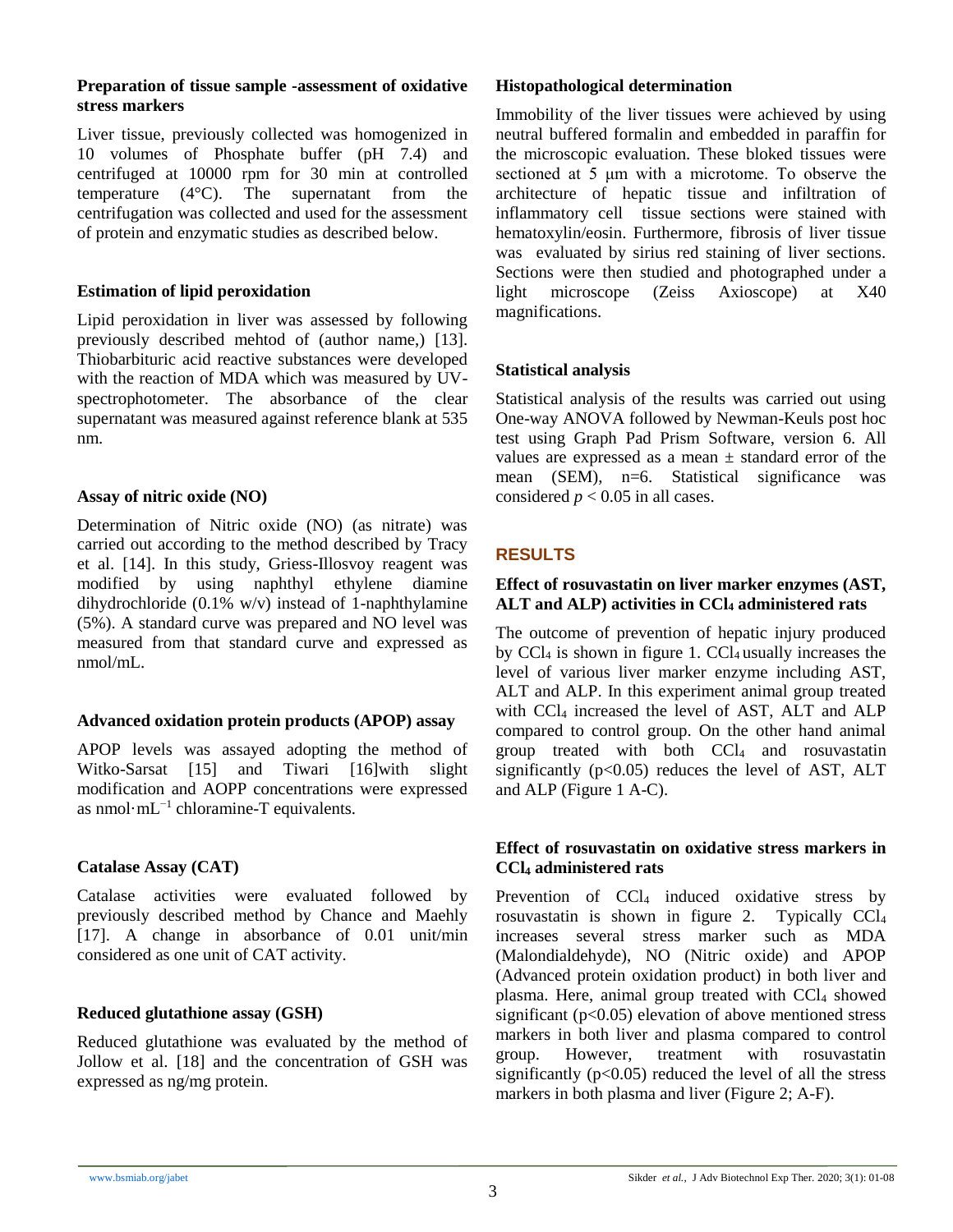

analysis was done by One Way ANOVA followed by Newman-Keuls post hoc test. Statistical significance was considered as  $p<0.05$  in all cases.



analysis was done by One Way ANOVA followed by Newman-Keuls post hoc test. Statistical significance was considered as p<0.05 in all cases.

**Effect of rosuvastatin on antioxidant enzyme function and inflammatory markers in CCl<sup>4</sup> administered rats**

Prevention of oxidative stress and lipid peroxidation is generally done by cellular antioxidant mechanism namely superoxide dismutase (SOD) and reduced glutathione (GSH). During oxidative stress level of both the enzymes in liver and plasma reduced. In this study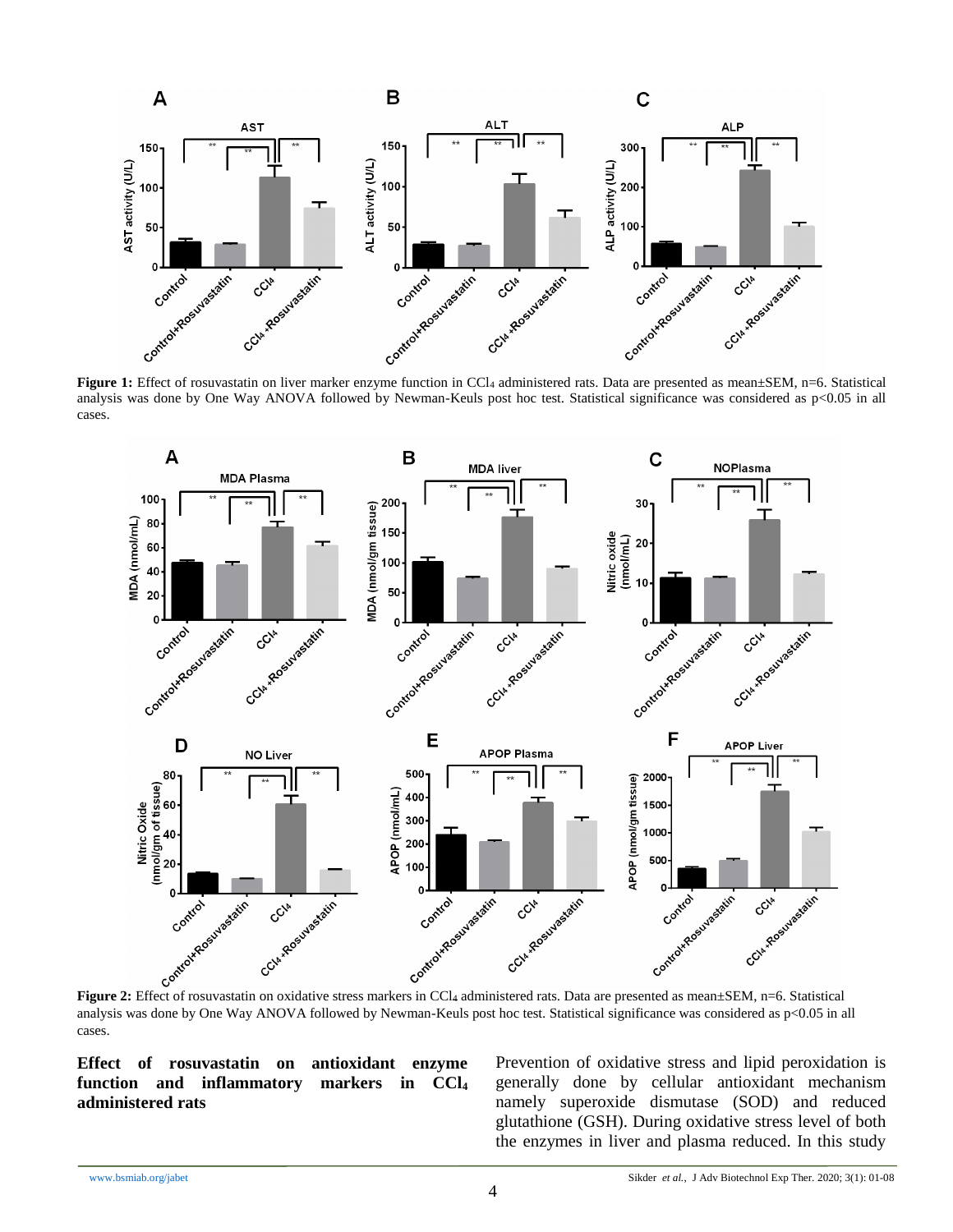CCl<sub>4</sub> significantly ( $p<0.05$ ) reduced the level of SOD and reduced GSH in treated animals (Figure 3, A-D). But, treatment with rosuvastatin regained the enzyme activity by increasing the level of SOD and reduced glutathione level  $(p<0.05)$  compared to CCl<sub>4</sub> treated animal group (Figure 3, A-D). Furthermore, the activity of myeloperoxidase (MPO) in stressed and injured tissue is increased. In this experiment liver MPO activity significantly ( $p<0.05$ ) increased in CCl<sub>4</sub> treated animal group (Figure 3, E). Rosuvastatin significantly reduced the MPO activity in the treated animal group compared to  $CCl_4$  treated animal group (Figure 3, E)



**Figure 3:** Effect of rosuvastatin on antioxidant enzyme function and inflammatory markers in CCl<sub>4</sub> administered rats. Data are presented as mean±SEM, n=6. Statistical analysis was done by One Way ANOVA followed by Newman-Keuls post hoc test. Statistical significance was considered as p<0.05 in all cases.

#### **Effect of rosuvastatin on hepatic inflammation and fibrosis in CCl<sup>4</sup> administered rats**

Histological staining of liver sections was presented in Figure 4. Control rats showed normal structural orientation in the liver section in H and E staining (Figure 4 A). Control rats treated with rosuvastatin also showed normal structural orientation in liver section (Figure 4B). CCl<sup>4</sup> administration induces hepatic damage and necrosis followed by infiltrating cells in the scar region (Figure 4C). Rosuvastatin treatment in CCl<sup>4</sup> administered rats prevented the inflammatory cells

infiltration and normalized the liver structure as shown in control rats (Figure 4 D).

Furthermore, Sirius red staining was also conducted to evaluate the fibrosis in the liver section of CCl<sup>4</sup> administered rats. Control rats showed base line collagen deposition in the hepatic arterial and bile duct region (Figure 4 E). Control rats treated with rosuvastatin also showed limited collagen deposition around blood vessel and bile duct region (Figure 4 F). However, CCl<sub>4</sub> administered rats showed increased collagen deposition and fibrosis in liver (Figure 4 G), which were further ameliorated by the rosuvastatin treatment (Figure 4 H).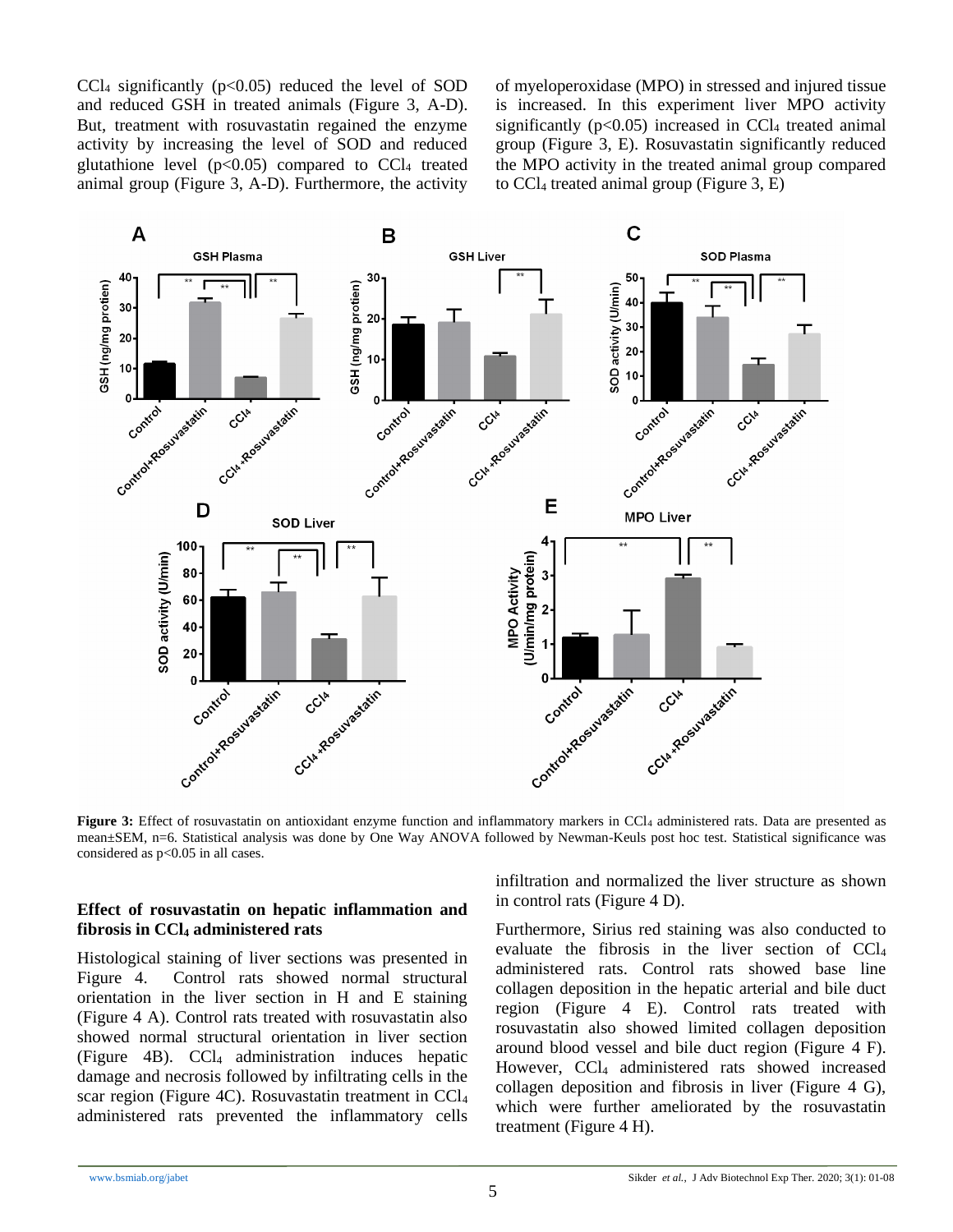

**Figure 4:** Effect of rosuvastatin on hepatic inflammation (upper panel) and fibrosis (lower panel) in CCl<sub>4</sub> administered rats. A, Econtrol; B, F- Control+rosuvastatin; C, G- CCl4 and D, H-CCl4+rosuvastatin. Magnification X40.

# **DISCUSSION**

Cellular life emerges in an exceedingly belligerent chemical environment with profuse electrophilic stress rendered by reactive oxygen species (ROS) and reactive nitrogen species (RNS) in the primitive biosphere [\[19\]](#page-7-7). Oxidative stress, a common phenomenon in our body can result from an overabundance of reactive oxygen species (ROS) and lack of antioxidant potential [\[20\]](#page-7-8). CCl4, an extremely toxic chemical is widely used for the study of investigational hepatic abnormalities. Several studies have proposed some of the fundamental mechanism involving tissue damage induced by CCl4, like lipid peroxidation, reactive free radical metabolites, metabolic activation, covalent binding and disturbance of calcium homeostasis [\[21\]](#page-7-9). The present study suggests that rosuvastatin protected against hepatocyte injury evoked by administration of  $CCl<sub>4</sub>$  in the rat. Moreover, rosuvastatin restored the antioxidant enzymes function and prevented fibrosis in the liver of CCl<sub>4</sub> administered rats.

CCl<sup>4</sup> has been used as a hepatotoxin in the experimental animal model. The characteristic features of this noxious agent in the liver are the elevation of various liver maker activities such as AST, ALT and ALP [\[22\]](#page-7-10). These enzymes are present in the hepatocyte and when any hepatocyte injury takes place in the liver, these enzymes will come to plasma. The present study also indicates that rosuvastatin protected against hepatocyte injury significantly by lowering plasma AST, ALT and ALP activities which were evoked by administration of CCl<sup>4</sup> in the rat.

Oxidative stress, a common phenomenon in our body can result from an overabundance of oxygen free radical (ROS) and lack of antioxidant capability [\[20\]](#page-7-8). Oxidation of CCl<sup>4</sup> by cytochrome P450 produces tri-chloromethyl free radicles which are the crucial factor of tissue damage induced by  $CCl<sub>4</sub>$  In this study,  $CCl<sub>4</sub>$ administration increased the free radical generation and amplified lipid peroxidation significantly  $(p<0.05)$ ,

which is comparable to the control. Rosuvastatin, one of the most well-known lipids lowering agent have some pleiotropic effects like restoring endothelial functions, diminishing oxidative stress and vascular inflammation, stabilizing atherosclerotic plaques etc. [\[23\]](#page-7-11). Moreover, rosuvastatin increases PPAR expression and reduce oxidative stress, inflammation and atherosclerosis [\[24\]](#page-7-12). Our current study exhibited the hepatoprotective effect of rosuvastatin by preventing oxidative stress by lowering MDA concentration in plasma and tissues of CCl4 administered animals.

Nitric oxide is a crucial physiological molecule, acting as a signaling molecule in biological system. However, in association with other ROS (superoxide anion [-O**·** <sup>2</sup>]), nitric oxide immediately reacts with superoxide to produce more reactive peroxynitrite (ONOO<sup>·</sup>) and may cause nitrosative stress in tissues. Increased nitric oxide level was observed in plasma and liver tissue of CCl<sup>4</sup> administered rats significantly  $(p<0.05)$  compared to the control rats. Rosuvastatin treatment prevented the rise of nitric oxide in  $CCl<sub>4</sub>$  administered rats significantly  $(p<0.05)$ .

Another stress marker is known as advanced protein oxidation product (APOP). APOP concentration was also increased both in plasma and liver tissues in CCl<sup>4</sup> administered rats significantly  $(p<0.05)$  compared to the control rats, which were also reduced by rosuvastatin treatment in CCl<sub>4</sub> administered rats.

Protection against oxidative stress and lipid peroxidation can be exerted by cellular antioxidant defense present as superoxide dismutase (SOD) and reduced glutathione (GSH). CCl<sup>4</sup> administration in rats lowered the SOD activities both in plasma as well as liver tissues significantly  $(p<0.05)$ , which is comparable to the control rats (Figure 3). Rosuvastatin restored the activity of antioxidant function of enzymes such as SOD activities in the liver of CCl<sub>4</sub> administered rats. Moreover, reduced GSH concentration was also decreased significantly  $(p<0.05)$  in CCl<sub>4</sub> administered rats, which was also restored by rosuvastatin treatment.

Recent studies revealed that liver plays an important role in inflammatory responses because of involvement of dietary components, and even, nutrition diets may increase inflammatory components in atherogenesis [\[25\]](#page-7-13). Oxidative stress and tissue injury further attract enormous amount of inflammatory cells in to the injured site. Staining of liver section for microscopic study also indicated inflammatory cells infiltration alongside the portal vein in CCl<sup>4</sup> administered rats compared to the control rats. Moreover, tissue MPO activities were also found increased in CCl<sub>4</sub> administered rats significantly  $(p<0.05)$  compared to the control rats, which is a sign of inflammation in the tissue. Rosuvastatin prohibited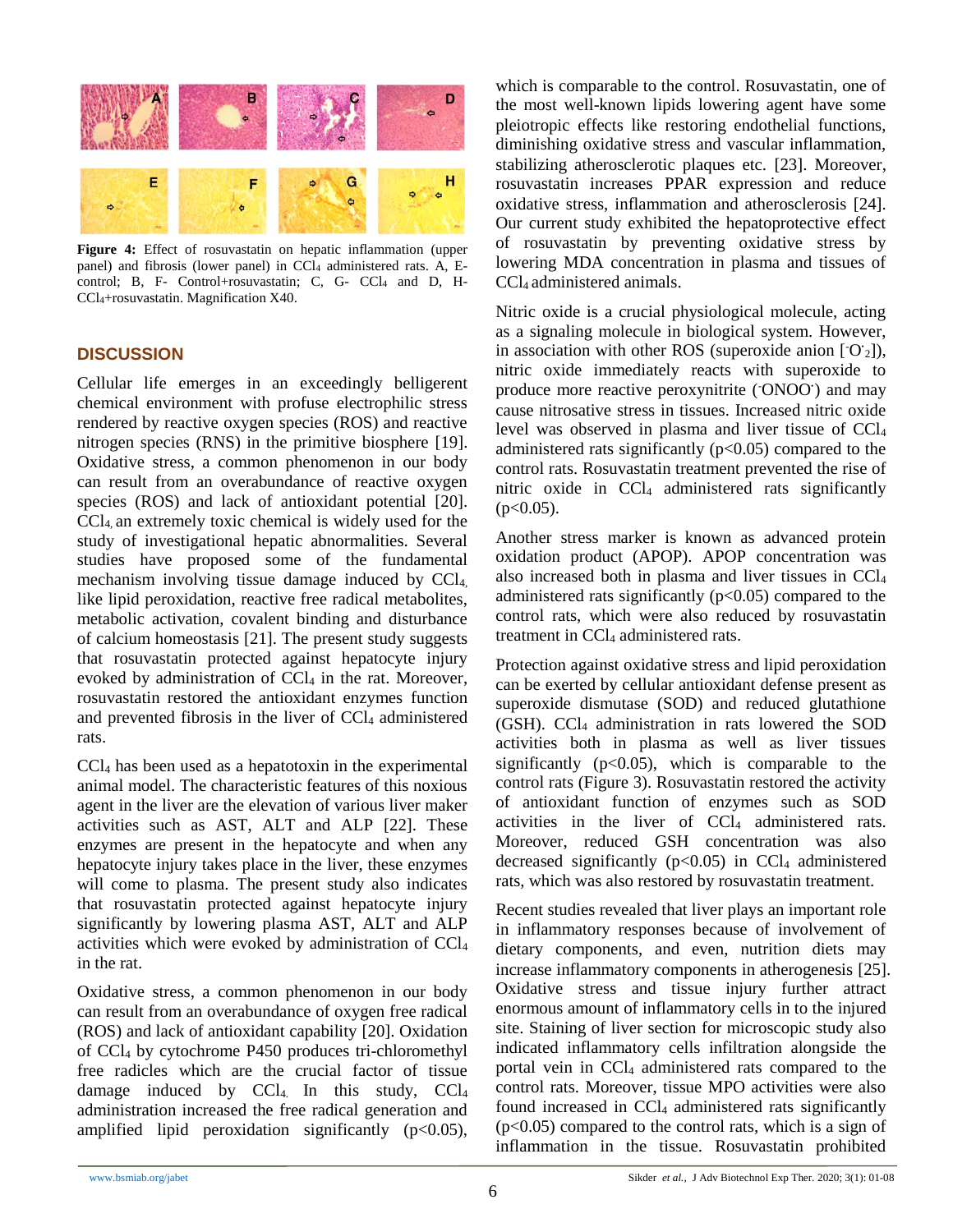infiltration of inflammatory cells and reduce the activity of MPO in CCl<sup>4</sup> administered rats.

Oxidative stress and inflammation may also trigger extracellular matrix (ECM) deposition in the tissue. Oxidative stress also initiates dormant hepatic stellate cell activation and altered them into myofibroblast via the influence of transforming growth factor beta 1 (TGF-β1). Myofibroblasts responsible for the elevation of oxidative stress on hepatocyte by the NADPH oxidase pathway can also be activated by reactive oxygen species (ROS), cytokines, and chemokines released by an active kupffer cell that also increases production of nitric oxide (NO) by increasing inducible nitric oxide synthase (iNOS) which ultimately results in promoting nuclear factor Kappa B (NF-κB) [\[26\]](#page-7-14). Proinflammatory cytokines that result in the development of hepatic inflammation, fibrosis and cirrhosis are also released by oxidative stress [\[27\]](#page-7-15). When the liver becomes fibrotic a drastic change like 3-5 fold increase of collagens and non-collagenous components are found in hepatic ECM's composition [\[28\]](#page-7-16). Thus, development of hepatic cirrhosis is a consequence of progressive hepatic fibrosis and prolonged hepatic inflammation induced by oxidative stress [\[29\]](#page-7-17). In liver, Kuffer cells and hepatic stellate cells (HSCs) are the responsible cell types to release ECM in the tissues and causes fibrosis [\[30\]](#page-7-18). ROS and cytokines mediated signal may promote the HSCs to become activated and increases the collagen deposition in the scar site [\[31\]](#page-7-19). In this study,  $CCl<sub>4</sub>$ mediated oxidative stress and inflammation also increased collagen deposition in the liver. Furthermore, rosuvastatin treatment decreased the collagen deposition in CCl4 administered rats.

# **CONCLUSIONS**

In conclusion, this study exhibits the hepatoprotective effect of rosuvastatin by reducing the liver enzyme activities, elevating the antioxidant enzyme activities and decreasing oxidative stress markers of CCl<sup>4</sup> administered animal models. This investigation revealed the beneficial role of rosuvastatin in hepatic dysfunction; this information can be utilized for the treatment of liver disorders in human such as fatty liver and non-alcoholic steatohepatitis. Further study is warranted to establish the efficacy in clinical trials.

# **ACKNOWLEDGEMENT**

Authors acknowledge the authority of Department of Pharmaceutical Sciences, North South University, Bangladesh for providing the logistic support to carry out the project.

#### **FUNDING**

This research did not receive any grants/funds from any commercial, non- Government and/or Government organizations.

# **CONFLICTS OF INTEREST**

The authors declare no conflict of interest.

# **REFERENCES**

- <span id="page-6-0"></span>[1] Younossi ZM, Stepanova M, Afendy M, Fang Y, Younossi Y, Mir H, et al. Changes in the prevalence of the most common causes of chronic liver diseases in the United States from 1988 to 2008. Clinical Gastroenterology and Hepatology. 2011;9:524-30.
- <span id="page-6-1"></span>[2] Bataller R, Brenner DA. Liver fibrosis. Journal of clinical investigation. 2005;115:209.
- <span id="page-6-2"></span>[3] Sawant SP, Dnyanmote AV, Shankar K, Limaye PB, Latendresse JR, Mehendale HM. Potentiation of Carbon Tetrachloride Hepatotoxicity and Lethality in Type 2 Diabetic Rats. Journal of Pharmacology and Experimental Therapeutics. 2004;308:694-704.
- <span id="page-6-3"></span>[4] Wang AL, Wang JP, Wang H, Chen YH, Zhao L, Wang LS, et al. A dual effect of N-acetylcysteine on acute ethanol-induced liver damage in mice. Hepatology research : the official journal of the Japan Society of Hepatology. 2006;34:199-206.
- <span id="page-6-4"></span>[5] Weber LWD, Boll M, Stampfl A. Hepatotoxicity and Mechanism of Action of Haloalkanes: Carbon Tetrachloride as a Toxicological Model. Critical Reviews in Toxicology. 2003;33:105-36.
- <span id="page-6-5"></span>[6] Habibi J, Whaley-Connell A, Qazi MA, Hayden MR, Cooper SA, Tramontano A, et al. Rosuvastatin, a 3 hydroxy-3-methylglutaryl coenzyme a reductase inhibitor, decreases cardiac oxidative stress and remodeling in Ren2 transgenic rats. Endocrinology. 2007;148:2181-8.
- <span id="page-6-6"></span>[7] Seo M, Inoue I, Ikeda M, Nakano T, Takahashi S, Katayama S, et al. Statins Activate Human PPAR PPAR research. 2008;2008.
- <span id="page-6-7"></span>[8] Argo CK, Loria P, Caldwell SH, Lonardo A. Statins in liver disease: a molehill, an iceberg, or neither? Hepatology. 2008;48:662-9.
- <span id="page-6-8"></span>[9] Olsson AG, McTaggart F, Raza A. Rosuvastatin: A Highly Effective New HMG‐CoA Reductase Inhibitor. Cardiovascular drug reviews. 2002;20:303-28.
- <span id="page-6-9"></span>[10] Jasiñska M, Owczarek J, Orszulak-Michalak D. Statins: a new insight into their mechanisms of action and consequent pleiotropic effects. Pharmacological Reports. 2007;59:483.
- <span id="page-6-10"></span>[11] Awad AS, Kamel R. Effect of rosuvastatin on cholestasis-induced hepatic injury in rat livers. Journal of biochemical and molecular toxicology. 2010;24:89-94.